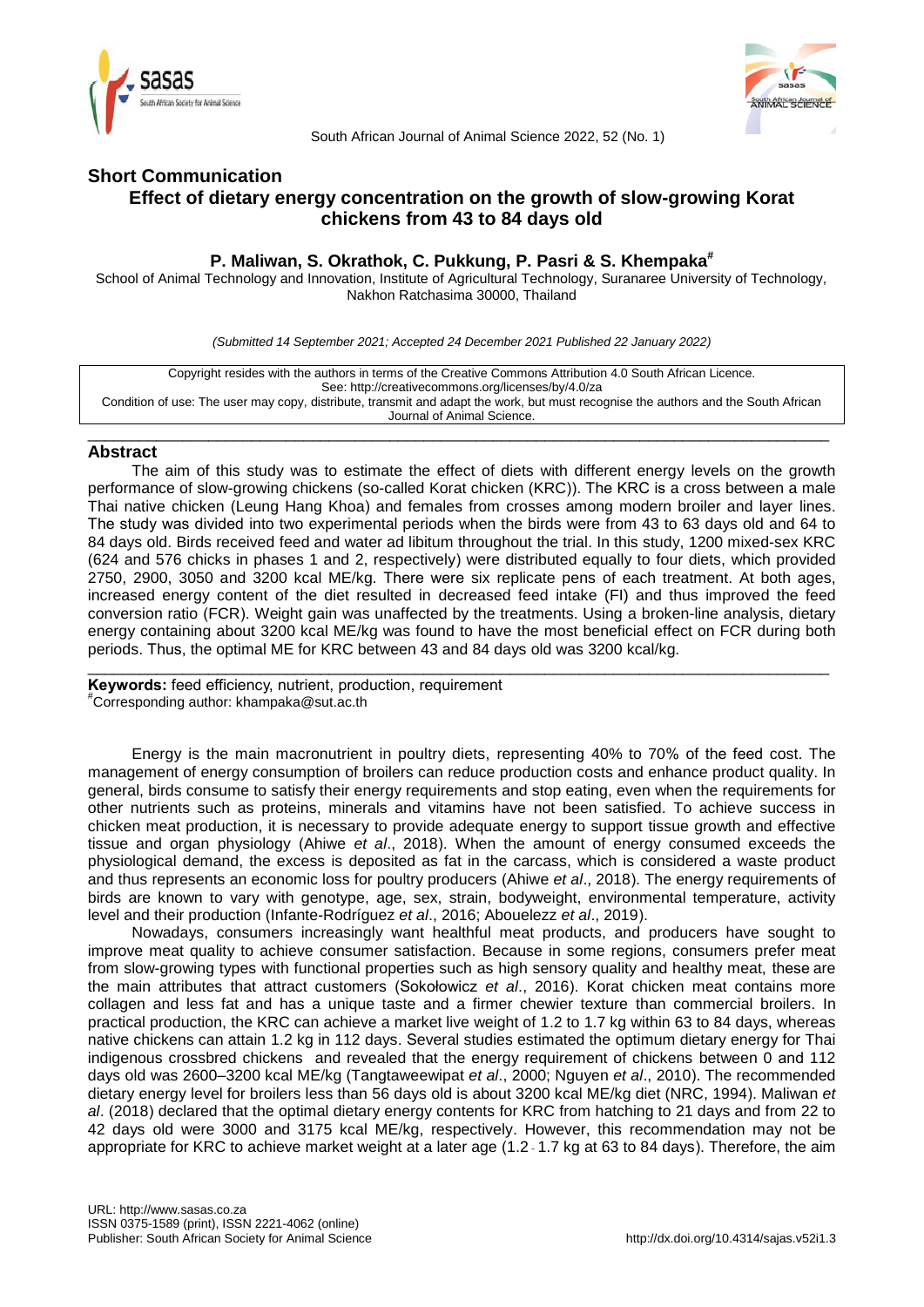of this study was to investigate the effects of diets with different energy concentrations on the growth performance of slow-growing KRC chicken from 43 to 63 days old and from 64 to 84 days old.

The experiment was carried out in two phases. There were four dietary energy levels of 2750, 2900, 3050 and 3200 kcal ME/kg diet in both phases. Each treatment was replicated in six pens with a completely randomized design. A total of 1,200 one-day-old KRC chicks were housed in a naturally ventilated litterbased housing system using rice husk as litter. Each pen (1.75  $\times$  2.40 m<sup>2</sup>) consisted of a chick drinker and a tray feeder until seven days, then a round-bottom feeder and nipple-type drinker line were used until the end of the experiment. Feed and water were provided ad libitum. The experimental protocol for this study was reviewed and approved by the Animal Care and Use Committee of Suranaree University of Technology (SUT3-303-58-36-06).

In phase 1 (from 43 to 63 days old) 624 day-old mixed sex chicks, with a mean initial weight of 39  $\pm$ 0.42 g, were acquired from a hatchery and fed a commercial broiler diet, with 21% crude protein (CP) from hatching to when they were 21 days old, then a similar diet with 10% CP from 22 to 42 days old. At 43 days old, when the birds had a mean bodyweight (BW) of 796  $\pm$  12.03 g, they were randomly distributed to four treatments (Table 1), with six replicates of 26 birds (13 males and 13 females) in each pen. All diets were formulated to comply or exceed the NRC (1994) recommended nutrient allowances except energy content. The birds had free access to these diets until they were 63 days old.

In phase 2, 576 one-day-old mixed sex chicks were reared together to the age of 63 days. The chicks were fed commercial broiler diets, which contained 21%, 19% and 17% CP from hatching to 21 days, from 22 to 42 days and from 43 to 63 days, respectively. At 64 days old, the birds had a mean weight of 1265  $\pm$ 20.44 g and were randomly distributed between the four energy treatments (Table 1), with six replicates of 24 birds each (12 males and 12 females) per pen. Birds had free access to diets until they were 84 days old.

|                                       | Phase 1 |       |       |       | Phase 2 |       |       |       |
|---------------------------------------|---------|-------|-------|-------|---------|-------|-------|-------|
| Calculated energy density, kcal ME/kg | 2,750   | 2,900 | 3,050 | 3,200 | 2,750   | 2,900 | 3,050 | 3,200 |
| Ingredients, g/kg                     |         |       |       |       |         |       |       |       |
| Corn                                  | 502.2   | 506.0 | 510.8 | 515.0 | 526.3   | 556.1 | 560.6 | 565.0 |
| Soybean meal, 44% crude protein       | 184.1   | 194.4 | 205.0 | 215.6 | 132.7   | 145.8 | 156.3 | 166.6 |
| Defatted rice bran                    | 171.9   | 138.2 | 103.1 | 68.4  | 196.5   | 139.7 | 105.0 | 70.8  |
| Crude rice bran oil                   | 1.3     | 21.1  | 40.8  | 60.6  | 0.9     | 15.0  | 34.8  | 54.5  |
| Full-fat soybean                      | 10.0    | 10.0  | 10.0  | 10.0  | 0.0     | 0.0   | 0.0   | 0.0   |
| Cassava pulp                          | 50.0    | 50.0  | 50.0  | 50.0  | 60.0    | 60.0  | 60.0  | 60.0  |
| Meat and bone meal, 60% crude protein | 60.0    | 60.0  | 60.0  | 60.0  | 60.0    | 60.0  | 60.0  | 60.0  |
| Limestone                             | 5.5     | 5.5   | 5.5   | 5.5   | 5.8     | 5.8   | 5.8   | 5.8   |
| Monocalcium phosphate                 | 4.8     | 4.8   | 4.8   | 4.8   | 5.0     | 5.0   | 5.0   | 5.0   |
| DL-Methionine                         | 1.1     | 1.1   | 1.1   | 1.2   | 1.6     | 1.6   | 1.6   | 1.6   |
| L-Lysine HCL                          | 0.1     | 0.0   | 0.0   | 0.0   | 1.6     | 1.5   | 1.4   | 1.3   |
| L-Threonine                           | 1.2     | 1.1   | 1.1   | 1.1   | 1.9     | 1.8   | 1.8   | 1.7   |
| Sodium chloride                       | 2.8     | 2.8   | 2.8   | 2.8   | 2.7     | 2.7   | 2.7   | 2.7   |
| Vitamin-mineral premix <sup>1</sup>   | 5.0     | 5.0   | 5.0   | 5.0   | 5.0     | 5.0   | 5.0   | 5.0   |

**Table 1** Ingredients of experimental diets with differing metabolizable energy concentrations for Korat chickens from 43 to 63 days old and from 64 to 84 days old (as-fed basis)

<sup>1</sup>Vitamin A: 15,000 IU, vitamin D<sub>3</sub>: 3,000 IU, vitamin E: 25 IU, vitamin K<sub>3</sub>: 5 mg, thiamine: 2 mg, riboflavin: 7 mg, pyridoxine: 4 mg, vitamin B12: 25 mg, pantothenic acid: 11.04 mg, niacin: 35 mg, folic acid: 1 mg, biotin: 15 µg, choline chloride: 250 mg, copper: 1.6 mg, manganese: 60 mg, zinc: 45 mg, iron: 80 mg, iodine: 0.4 mg, selenium: 0.15 mg

The BW and FI of each replicate were recorded at the start and end of each period. These data were then used to determine the average daily FI, BW gain, FCR, and protein and metabolizable energy (ME) intakes. The energy efficiency ratio (EER) was calculated in grams of (weight gain × 100)/total ME intake). AOAC (1990) methods were used to measure moisture, CP, ether extract, crude fibre, and ash in feedstuffs and experimental diets.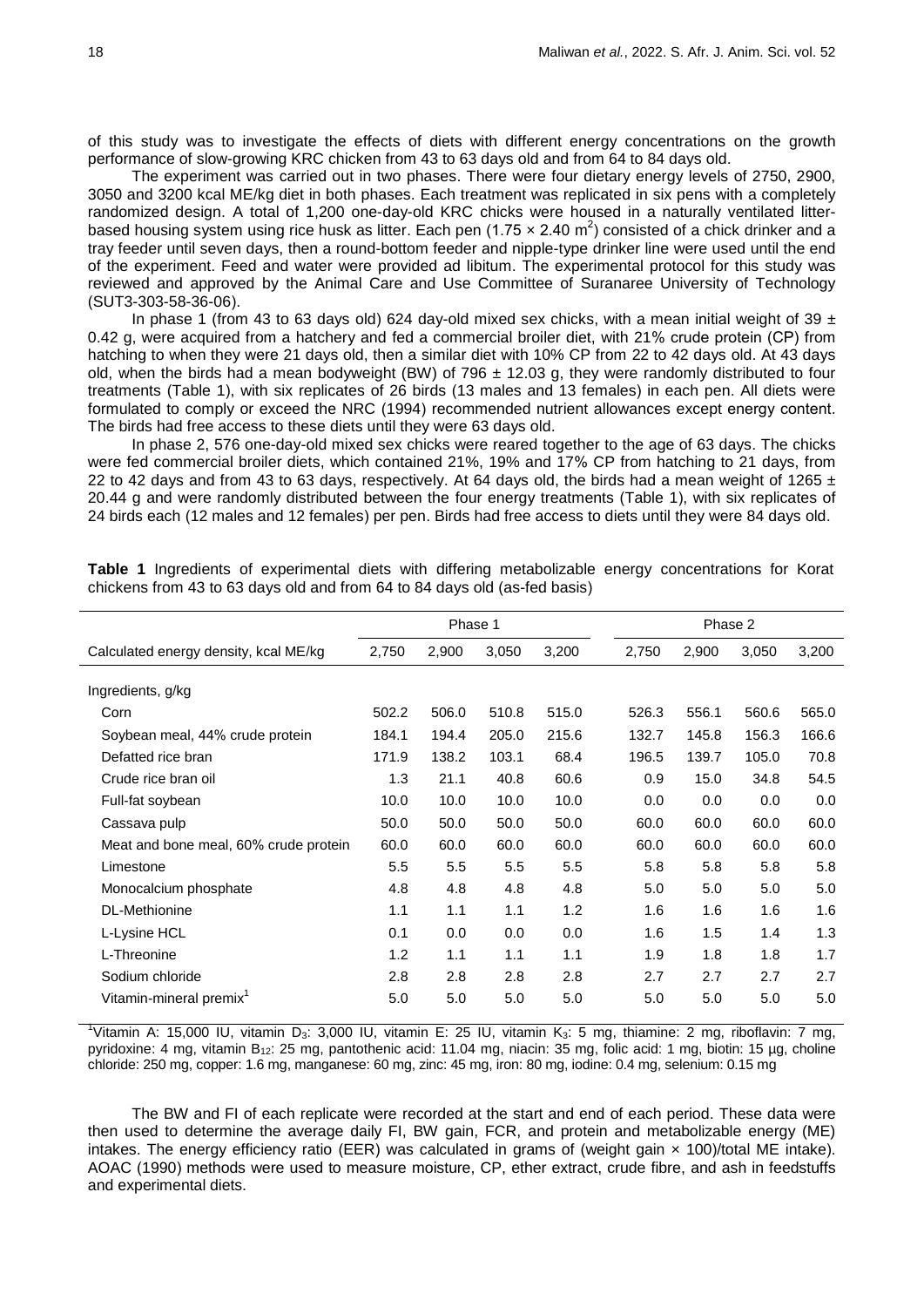Table 2 shows the dry matter, CP, and crude fibre contents of the diets, and their values for digestible lysine, methionine and methionine plus cysteine. These values were based on information from NRC (1994) and Leeson & Summer (2005).

**Table 2** Nutrient composition of experimental diets with various metabolizable energy concentrations for Korat chickens from 43 to 63 days old and from 64 to 84 days old (as-fed basis)

|                                        | Phase 1 |       |       |       | Phase 2 |       |       |       |
|----------------------------------------|---------|-------|-------|-------|---------|-------|-------|-------|
| Calculated energy density, kcal ME/kg  | 2,750   | 2.900 | 3,050 | 3,200 | 2,750   | 2.900 | 3,050 | 3,200 |
| Dry matter, g/kg                       | 907     | 907   | 910   | 908   | 910     | 908   | 905   | 905   |
| Crude Protein g/kg                     | 188     | 188   | 189   | 189   | 169     | 168   | 168   | 169   |
| Crude fibre, g/kg                      | 52      | 49    | 45    | 41    | 53      | 47    | 44    | 40    |
| Digestible lysine, g/kg                | 8.5     | 8.5   | 8.6   | 8.7   | 8.5     | 8.5   | 8.5   | 8.5   |
| Digestible methionine, g/kg            | 3.8     | 3.8   | 3.8   | 3.9   | 4.1     | 4.1   | 4.1   | 4.1   |
| Digestible methionine + cysteine, g/kg | 6.0     | 6.0   | 6.0   | 6.0   | 6.0     | 6.0   | 6.0   | 6.0   |

Data were analysed with analysis of variance for a completely randomized design using SAS (SAS Institute Inc., Cary, North Carolina, USA). Tukey's test was used to compare treatment means. Differences between treatments were deemed significant when *P* <0.05. To estimate the ME requirements, a broken-line regression analysis (Robbins *et al*., 2006) was performed to evaluate four dietary ME levels required to provide minimum values of FCR, using the PROC NLIN procedure of SAS. The broken-line regression analysis was expressed as

 $Y = \beta_0 + \beta_1 \times (\beta_2 - \chi),$ 

Where: Y = FCR (dependent variable).

- $X =$  dietary ME content (kcal/kg) (independent variable),
- $β<sub>0</sub>$  = the value at plateau,
- $\beta_1$  = the slope at the breaking point, and
- $β<sub>2</sub> = ME requirement (kcal/kg).$

The estimates of this function are valid if  $X < \beta_2$ , when  $X > \beta_2$ ,  $Y = \beta_0$ . Differences were considered significant at *P* <0.05.

When the birds were from 43 to 63 days old, the treatments resulted in significantly reduced FI and FCR (*P* <0.05), with no significant responses being observed in BW, BW gain, ME, and protein intakes or EER (*P >*0.05) (Table 3). Average FI declined by approximately 8.2% when the caloric content of the diet was raised from 2750 to 3200 kcal ME/kg. However, the change in FI did not affect the energy intake (*P*  =0.08). This slight difference in results between FI and energy intake may reflect a difference between the calculated energy value of the diets and their true levels of ME in which true ME content controls intake when feed consumption is determined by a chemostatic mechanism (Richards & Proszkowiec-Weglarz, 2007). This result indicated that the KRC aged 43 to 63 days had the ability to adjust their feed consumption for a steady energy intake to fulfil their requirements, as reported by Maliwan *et al*. (2018) from hatching to 21 days and from 22 to 42 days. Similarly, Infante-Rodríguez *et al*. (2016) reported that the level of dietary energy had no effect on performance. Thus, dietary energy content is a fundamental factor in poultry production. For example, Leeson and Summers (2005) revealed that birds can regulate energy intake when the feed contains between 2700 and 3300 kcal ME/kg.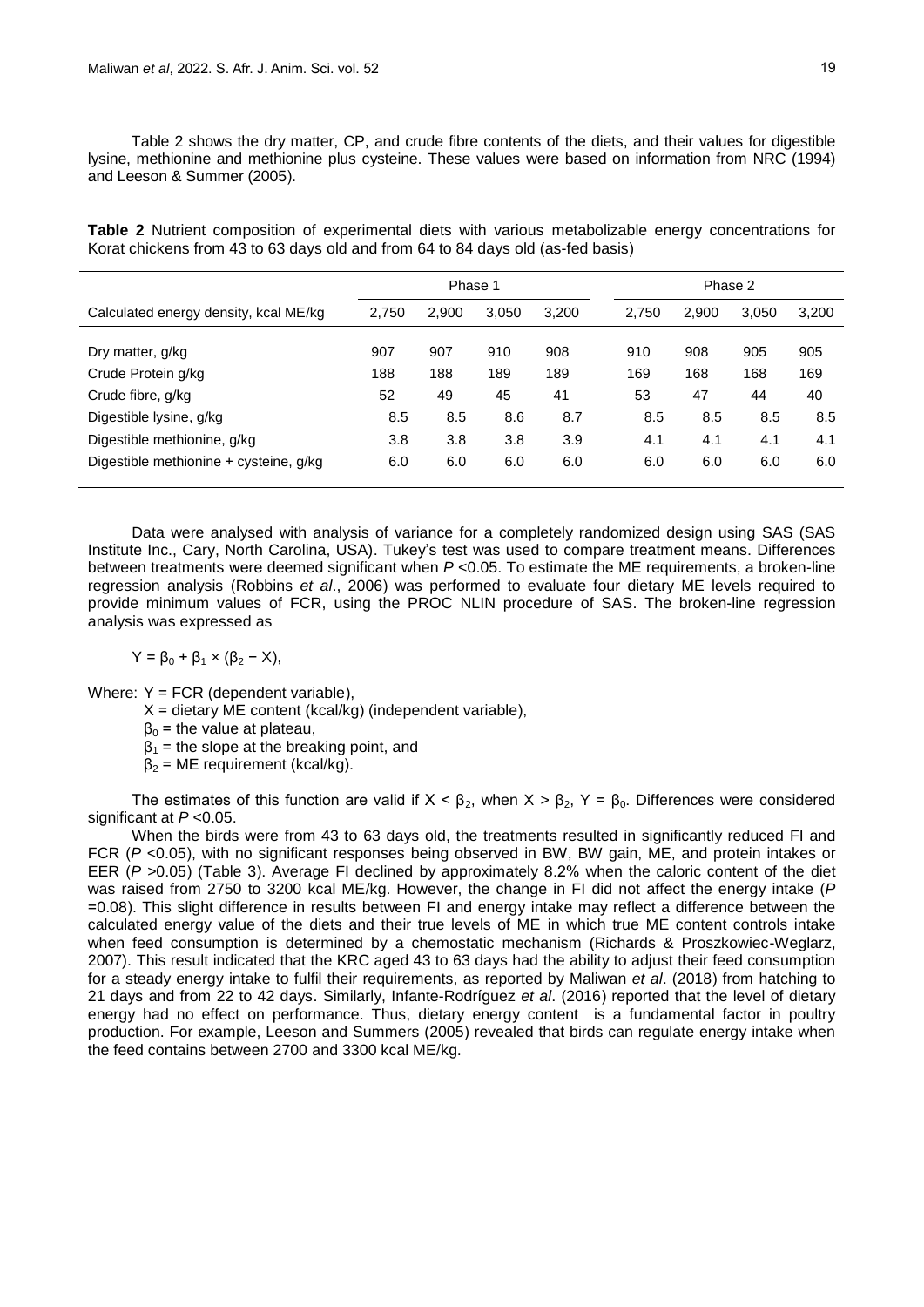| Item                                | 2750 kcal/kg       | 2900 kcal/kg        | 3050 kcal/kg         | 3200 kcal/kg       | <b>SE</b> | P-value |
|-------------------------------------|--------------------|---------------------|----------------------|--------------------|-----------|---------|
|                                     |                    |                     |                      |                    |           |         |
| 43-day weight, g                    | 799                | 795                 | 797                  | 791                | 5.06      | 0.657   |
| 63-day weight, g                    | 1283               | 1302                | 1308                 | 1,312              | 15.02     | 0.529   |
| Bodyweight gain, g                  | 483                | 508                 | 511                  | 521                | 44.12     | 0.205   |
| Average daily feed intake, g/d      | 70.78 <sup>a</sup> | $70.30^{ab}$        | 67.81 <sup>ab</sup>  | 65.44 <sup>b</sup> | 0.54      | 0.034   |
| Feed conversion ratio, g/g          | 3.08 <sup>a</sup>  | $2.91^{b}$          | 2.79 <sup>c</sup>    | 2.64 <sup>d</sup>  | 0.03      | < 0.001 |
| Average daily ME intake, kcal/d     | 194.60             | 203.90              | 206.80               | 209.40             | 2.18      | 0.078   |
| Energy efficiency ratio, g/100 kcal | 11.82              | 11.85               | 11.76                | 11.85              | 0.10      | 0.911   |
| Average daily CP intake, g/d        | 13.33              | 13.23               | 12.81                | 12.38              | 0.14      | 0.051   |
| 64-day weight, g                    | 1262               | 1260                | 1275                 | 1263               | 8.57      | 0.617   |
| 84-day weight, g                    | 1703               | 1701                | 1727                 | 1740               | 13.17     | 0.146   |
| Body weight gain, g                 | 441                | 442                 | 453                  | 476                | 9.25      | 0.050   |
| Average daily feed intake, g/d      | $83.41^{a}$        | 79.19 <sup>ab</sup> | 78.05 <sup>b</sup>   | $77.93^{b}$        | 0.47      | 0.009   |
| Feed conversion ratio, g/g          | $3.97^{\circ}$     | $3.77^{b}$          | $3.63^{\circ}$       | $3.44^{\circ}$     | 0.03      | < 0.001 |
| Average daily ME intake, kcal/d     | $229.39^{b}$       | 229.64 <sup>b</sup> | 238.05 <sup>ab</sup> | $249.38^{a}$       | 2.34      | 0.002   |
| Energy efficiency ratio, g/100 kcal | 9.16               | 9.16                | 9.05                 | 9.09               | 0.09      | 0.720   |
| Average daily CP intake, g/d        | 14.06 <sup>a</sup> | $13.30^{ab}$        | $13.14^{b}$          | $13.15^{b}$        | 0.12      | 0.009   |

**Table 3** Growth and efficiency of Korat chickens that were 43 to 63 days old and were fed diets with various levels of metabolizable energy

a,b Within a row, means with a common superscript were not different with probability *P* =0.05

Average FI of KRC from 64 to 84 days old decreased (*P* =0.010) with increased energy concentration, but, like the younger birds. BW gain was similar (*P* =0.1462) among treatments (Table 3). Again there was a gradual reduction in FCR, which occurred with the increased dietary energy concentration (*P* <0.001). A statistically significant increase in energy intake (*P* =0.002) was associated with the reduced FI. The energy intake was approximately 8.72% higher when the dietary energy concentration was raised from 2750 to 3200 kcal ME/kg diet. Thus, the decrease in FI of birds during this period did not fully compensate for the increase in dietary energy concentration. Although dietary energy plays an important role in regulating FI, many other factors affect the consumption of chickens, such as size and age, sex, stocking rate, flock size, temperature, light, activity, reproductive stage, feed palatability, anti-nutritional factors and water supply (Ferket & Gernat, 2006).

When the birds were from 64 to 84 days old, protein intake was reduced (P = 0.009) as the concentration of dietary energy increased, but there were no significant treatment effects on BW gain. These results show that a diet that supplied a minimum of 5.3 g protein/100 kcal ME (in diet containing 3200 kcal ME/kg) was adequate to enable the birds to fully express their genetic potential. In fact, birds generally adapt their feed consumption to meet their energy requirements (Richards & Proszkowiec-Weglarz, 2007; Leeson & Summers, 2005). In line with this observation, the reduction of feed consumption at a high dietary energy level was observed in broiler chickens, Pekin ducks, and Japanese quails (Dozier III *et al*., 2011). Abouelezz *et al*. (2019) tested five dietary ME levels in slow-growing yellow-feathered male chickens from between 63 and 105 days old and found that a diet containing 3236 kcal ME/kg lowered feed consumption and improved feed efficiency relative to less energy dense diets.

The broken-line analysis implemented to estimate the optimal dietary ME content to minimize FCR of KRC over both periods produced a similar result, namely that a dietary energy density of approximately 3200 kcal ME/kg was optimal (Table 4). Compared with other slow-growing chickens at a similar age, the ME levels in the range of 2900 - 3236 kcal ME/kg were recommended (Tangtaweewipat *et al*., 2000; Nguyen *et al*., 2010; Abouelezz *et al*., 2019). Results from the present experiments conform to the NRC (1994) recommendations. In addition, Maliwan *et al*. (2018) reported that the dietary energy content to minimize FCR of KRC from hatching to 21 days old was 3,000 kcal ME/kg, whereas from 22 to 42 days old it was 3175 kcal ME/kg. The difference in optimum ME content between age groups might be related to an increase in maintenance energy requirements, which involve basal metabolism, temperature,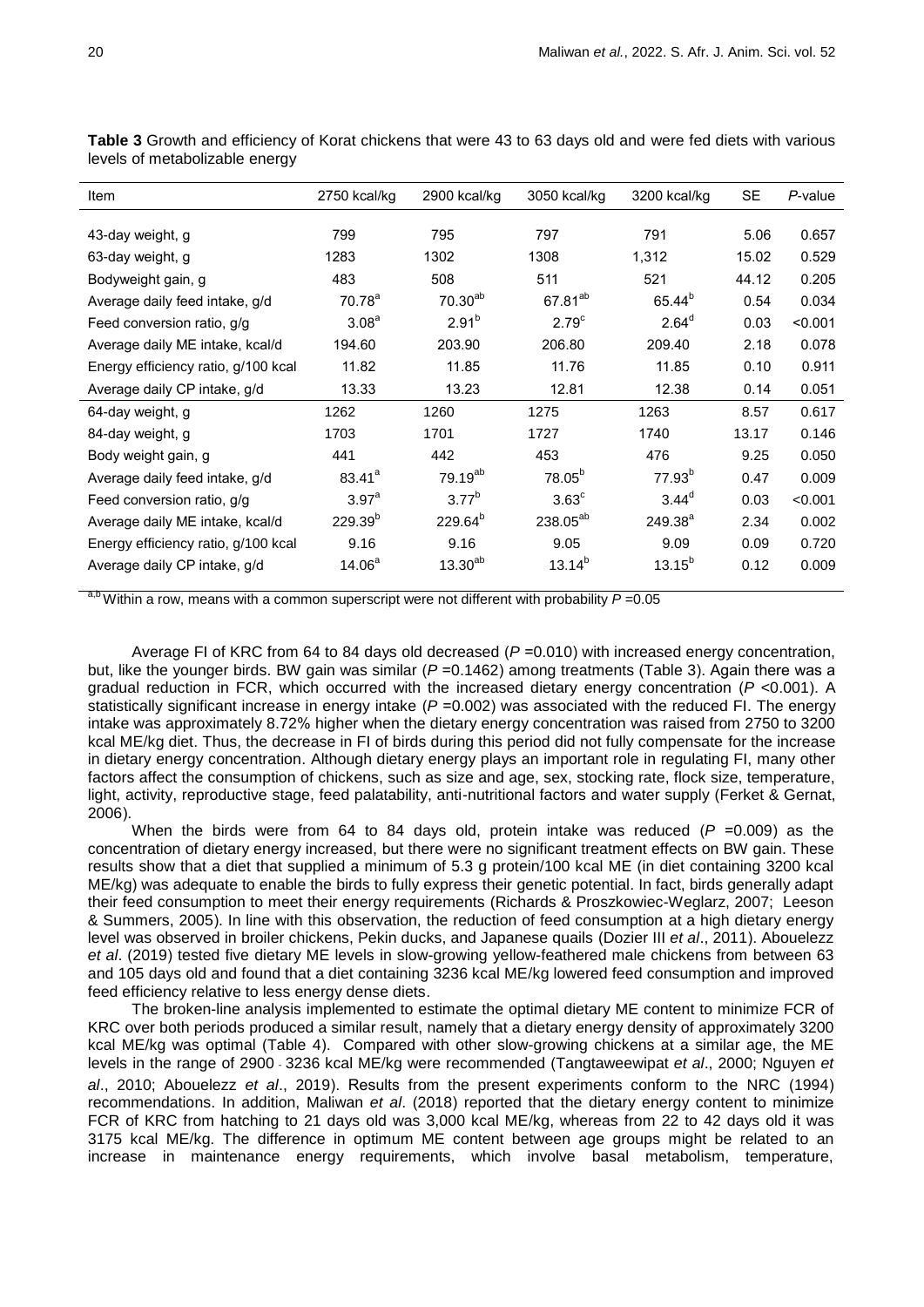thermoregulation and physiological activities such as feed digestion, blood circulation, tissue replacement and deposition (NRC, 1994; Leeson & Summers, 2005).

**Table 4** Estimates of the metabolizable energy requirements of Korat chickens to minimize their feed conversion ratio

| <b>Item</b>       | Regression equations'                          | SЕ   | P-value | $R^2$ |
|-------------------|------------------------------------------------|------|---------|-------|
| 43 to 63 days old | FCR = $2.6367 + 0.00097 \times (3.199.4 - ME)$ | 47.4 | < 0.001 | 0.89  |
| 64 to 84 days old | FCR = $3.4400 + 0.00116 \times (3.199.5 - ME)$ | 54.2 | < 0.001 | 0.86  |

ME: dietary metabolizable energy content (kcal/kg), FCR: feed conversion ratio

Based on the estimated daily ME requirement, KRC require about 2*.*83 times less ME than commercial broiler chickens (209 as opposed to 592 kcal*/*bird*/*d) when they are 43 to 63 days old*.* In fact, commercial broiler chickens consume about 2*.*30 times more feed than the KRC to reach the highest growth rate and meat yield*.* In this study, it was revealed that the energy requirement of KRC aged 43 to 63 days old and 64 to 84 days old expressed as gram of BW gain were 8*.*44 and 11*.*00 kcal ME, whereas the optimum energy for broilers during the finisher period (43 to 63 days) was 9*.*70 kcal*/*g of BW gain (NRC, 1994). Richards and Proszkowiec-Weglarz (2007) stated that this result might be because the genetic selection in developing the modern broiler chicken altered the regulation of FI in these birds.

The findings of this study revealed that the FCR value did not reach a plateau in both age periods*.*  However, when other factors such as feed cost were considered, dietary energy concentrations in a range of 2750 to 3200 kcal ME*/*diet might be regarded as sufficient for the KRC between hatching and 42 days old (Maliwan *et al.*, 2018)

In conclusion, the dietary ME content for KRC to achieve optimum FCR should be 3200 kcal ME/kg from 43 to 84 days old, based on diets that contain 5.9 and 5.3 g of protein/100 kcal ME from 43 to 63 days old and from 64 to 84 days old, respectively. These observations could lead to further applications in slowgrowing chickens that have similar growth rates to KRC to maximize feed efficiency and reduce production costs. Future research is needed to extend the dietary energy content to levels beyond 3200 Kcal ME/kg to achieve greater precision in the energy requirements of slow-growing chickens.

## **Acknowledgements**

This work was supported by the National Research Council of Thailand (NRCT), Suranaree University of Technology (SUT), Thailand Science Research and Innovation (TSRI), and National Science, Research and Innovation Fund (NSRF), and the National Research Council of Thailand (NRCT) (SUT3-303-58-36-06).

### **Authors' Contributions**

SK and PM designed research. CP and PP conducted experiment. SO analysed the data. PM and CP implemented the broken-line model. SK and PM wrote manuscript. All authors read and approved the manuscript.

#### **Conflicts of Interest Declaration**

The authors declare that they have no conflict of interest.

### **References**

- Abouelezz, K.F.M., Wang, Y., Wang, W., Lin, X., Li, L., Gou, Z., Fan, Q. & Jiang, S., 2019. Impacts of graded levels of metabolizable energy on growth performance and carcass characteristics of slow-growing yellow-feathered male chickens. Animals 9(7), 461-474. doi.org/10.3390/ani9070461
- Ahiwe, E.U., Omede, A.A., Abdallh, M.B. & Iji, P.A., 2018. Managing dietary energy intake by broiler chickens to reduce production costs and improve product quality. In: Animal Husbandry and Nutrition. IntechOpen Limited, United Kingdom. Pp. 115-145.
- AOAC, 1990. Official methods of analysis. 15th ed. Association of Official Analytical Chemists, Arlington, Va, USA
- Dozier III, W.A., Gehring, C.K., Corzo, A. & Olanrewaju, H.A., 2011. Apparent metabolizable energy needs of male and female broilers from 36 to 47 days of age. Poult. Sci. 90(4), 804-814. https://doi.org/10.3382/ps.2010-01132
- Ferket, P.R. & Gernat, A.G., 2006. Factors that affect feed intake of meat birds: a review. Int. J. Poult. Sci. 5(10), 905- 911.
- Infante-Rodríguez, F., Salinas-Chavira, J., Montaño-Gómez, M.F., Manríquez-Nuñez, O.M., González-Vizcarra, V.M., Guevara-Florentino, O.F. & De León, J.A.R., 2016. Effect of diets with different energy concentrations on growth